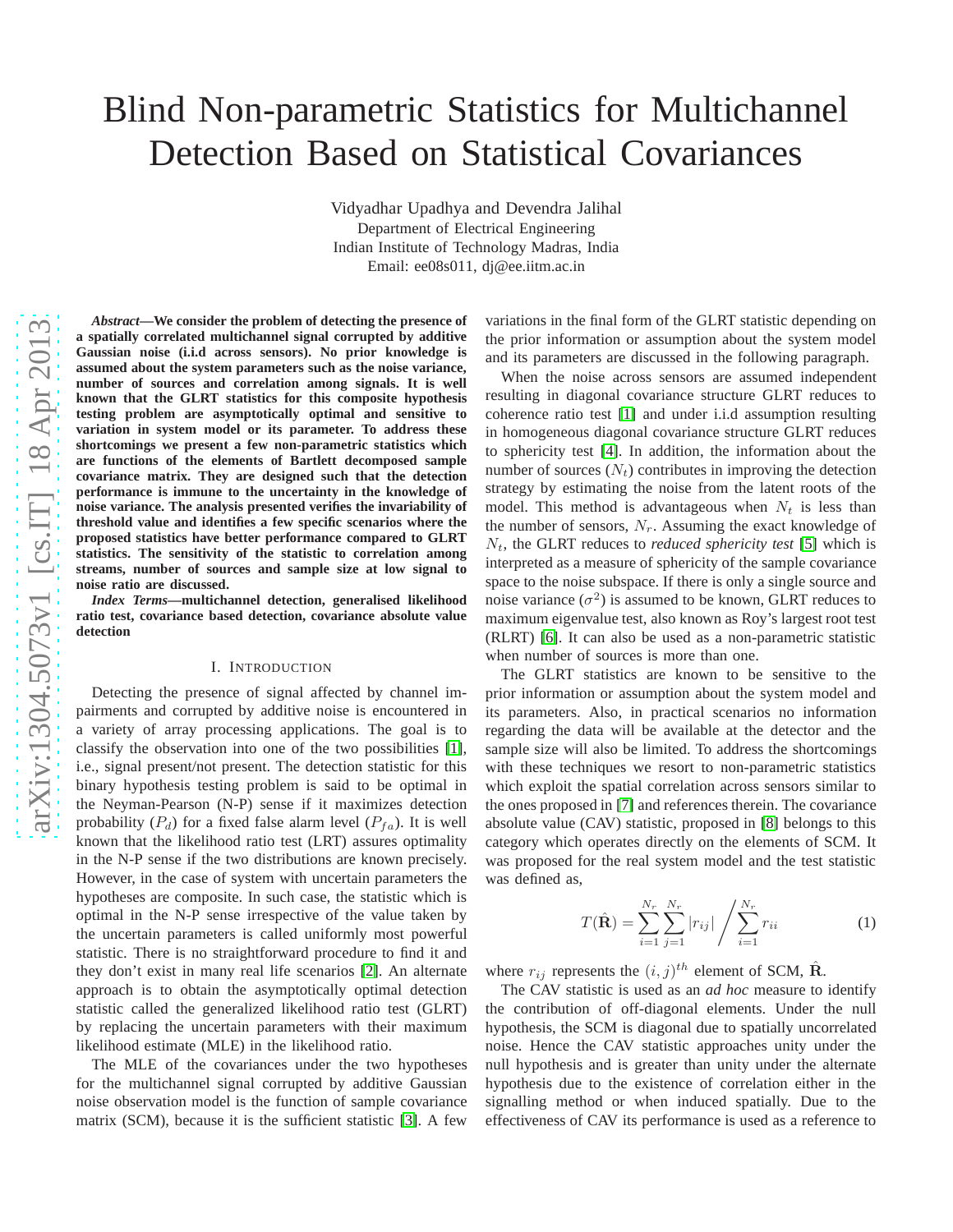compare the blind statistics with the GLRT statistics [\[9\]](#page-5-8), [\[5\]](#page-5-4), [\[10\]](#page-5-9). This motivates us to look into other forms of covariance based ratios which can outperform the well established CAV. Our previous work [\[11\]](#page-5-10) extends the analysis of CAV to include the complex data considering its equivalent form as:

<span id="page-1-3"></span>
$$
T(\hat{\mathbf{R}}) = \sum_{1 \le i < j \le N_r} |r_{ij}| \left/ \sum_{i=1}^{N_r} r_{ii} \right. \tag{2}
$$

Due to the dependent nature of the numerator and the denominator terms, the analysis of the statistic is cumbersome. Therefore a statistic similar to CAV is formulated using the elements of Q, the Bartlett decomposed SCM , where  $\hat{\mathbf{R}} = \mathbf{Q}\mathbf{Q}^H$ .

$$
T_1(\hat{\mathbf{R}}) = \sum_{1 \le j < i \le N_r} |q_{ij}| \left/ \sum_{k=1}^{N_r} q_{kk} \right. \tag{3}
$$

The Bartlett decomposition makes the elements of lower triangular Q matrix independent. They have the following distributional property under  $\mathcal{H}_0$  [\[3\]](#page-5-2),

$$
\frac{\sqrt{N}}{\sigma} q_{ii} \sim \chi_{N-i+1}, \quad 1 \le i \le N_r
$$
  

$$
\frac{\sqrt{N}}{\sigma} q_{ij} \sim \mathcal{CN}(0, 1), \quad 1 \le j < i \le N_r
$$

where  $\chi_k$  denotes a chi-random variable with k degrees of freedom (d.o.f). The independency between the numerator and denominator terms makes the analysis of the statistics formulated using the elements of Q simpler compared to the ones which use the dependent elements of  $\hat{R}$ .

This motivates us to look into more possibilities of forming statistics with the elements of Q. The analysis presented in this paper considers non-parametric statistics on complex data which are designed as functions of elements of Q in the form of ratios similar to CAV and their combination. We show that the combined statistics are robust against uncertainties in the value of noise variance and correlation. Moreover, a few scenarios were identified under which these statistics exploit the correlation property better than the blind GLRT statistics and the CAV statistic resulting in improved performance.

Section [II](#page-1-0) presents problem formulation, followed by analysis and observations about a number of non-parametric statistics in Section [III.](#page-1-1) Based on the analysis, we propose in section [IV](#page-2-0) combining these statistics leading to improved performance and less sensitivity to variation in system parameters.

# II. PROBLEM FORMULATION

<span id="page-1-0"></span>Observation  $\mathbf{X} \in \mathcal{C}^{N_r \times N}$  represents a block of N samples across  $N_r$  sensors, giving rise to the two hypotheses model:

<span id="page-1-5"></span>
$$
\mathbf{X} = \begin{cases} \mathbf{H}\mathbf{s} + \boldsymbol{\eta}, & \text{Signal hypothesis } \mathcal{H}_1 \\ \boldsymbol{\eta}, & \text{Null hypothesis } \mathcal{H}_0 \end{cases}
$$
 (4)

where  $\eta \in \mathcal{C}^{N_r \times N}$  is the additive noise, which is assumed to be zero-mean circular complex Gaussian, spatially uncorrelated and temporally white with the covariance matrix  $\sigma^2 \mathbf{I}_{N_r}$ . The signal transmitted from the  $N_t$  number of sources (assuming

TABLE I STATISTICS: TYPE 1, 2, 3 AND 4

<span id="page-1-2"></span>

| Type 1                                                                                            | Type 2                                                                                                                                       |
|---------------------------------------------------------------------------------------------------|----------------------------------------------------------------------------------------------------------------------------------------------|
| $ q_{ij} $                                                                                        | $q_{ij}$                                                                                                                                     |
| $\sum_{1 \leq j < i \leq N_r}$                                                                    | $\big  \sum_{1 \leq j < i \leq N_r}$                                                                                                         |
| $T_1 = \cdot$                                                                                     | $T_2 =$                                                                                                                                      |
| $\overline{N_r}$                                                                                  | $N_r$                                                                                                                                        |
| $q_{kk}$                                                                                          | $\sum q_{kk}$                                                                                                                                |
| $k=1$                                                                                             | $k=1$                                                                                                                                        |
| Type 3<br>2<br>$ q_{ij} $<br>$1 \leq j \leq i \leq N_r$<br>$T_3=$<br>$N_r$<br>$q_{kk}^2$<br>$k=1$ | Type 4<br>$q_{ij}$<br>$\underbrace{\sum_{1\leq j < i \leq N_r}}$<br>$\mathcal{T}_4$ $=$<br>$\boldsymbol{N}_r$<br>$\cdot$ $q_{kk}^2$<br>$k=1$ |

 $N_t \leq N_r$ ) is temporally uncorrelated and assumed to be i.i.d standard complex Gaussian vector, i.e,  $s \in C^{N_t \times N} \sim \mathcal{CN}(0, I)$ . The channel present between the source and the sensor is assumed constant over the observation duration and modeled as correlated complex Gaussian matrix, i.e.,  $\mathbf{H} \in \mathcal{C}^{N_r \times N_t}$ wherein each  $h_{ij} \sim \mathcal{CN}(0, 1/N_t)$ . The channel matrix H is modeled to capture the correlation that might be present between sensors, and one that is introduced by the channel. The correlation present in the model is assumed unknown. The SCM is calculated as  $\hat{\mathbf{R}} = \mathbf{X} \mathbf{X}^H / N$ .

Our aim is to design a statistic for the classification without having any information about the system parameters. We consider non-parametric statistics shown in table [I](#page-1-2) whose formulations are similar to the CAV statistic in [\(2\)](#page-1-3). They are called as Type 1, 2, 3 and 4 and are functions of Q.

#### <span id="page-1-1"></span>III. ANALYSIS OF TEST STATISTICS: TYPE 1, 2, 3 AND 4

The exact closed form expression for the distribution of the statistic under the null hypothesis is required to find the detection threshold. Approximations are used when exact closed form expressions are not available and are intractable.

## <span id="page-1-6"></span>*A. Threshold Calculations*

*1)* Type 1: For the  $T_1$  statistic defined in Table [I,](#page-1-2) note that,  $|q_{ij}| \sim$  Rayleigh  $(1/\sqrt{2})$ . The distribution of sum of these  $N_R=N_r(N_r-1)/2$  independent Rayleigh random variables can be calculated as in [\[12\]](#page-5-11). However, we approximate the sum distribution by the Gaussian tail approximation with the following parameters.

<span id="page-1-4"></span>
$$
\mu_N = \frac{N_R}{\sqrt{2}} \sqrt{\frac{\pi}{2}}, \quad \sigma_N^2 = \left(2 - \frac{\pi}{2}\right) \frac{N_R}{2} \tag{5}
$$

Since straightforward simulation show that the Gaussian tail approximation is more accurate than [\[12\]](#page-5-11) for the above case, the threshold calculated with this approximation method is used to evaluate  $P_d$  in Fig[.1.](#page-3-0) The denominator is trace of  $Q$ , which is approximated to its mean value  $\mu<sub>x</sub>$  (see Appendix [A\)](#page-4-0) under moderately large sample size assumption. Therefore, the parameters of the Gaussian distribution in [\(5\)](#page-1-4) are scaled by  $1/\mu_X$  and the threshold for  $T_1$  for a given  $P_{fa}$  is given by,

$$
\gamma_{\text{th}} = (\mu_N/\mu_\chi) + (\sigma_N^2/\mu_\chi^2)Q^{-1}(P_{\text{fa}})
$$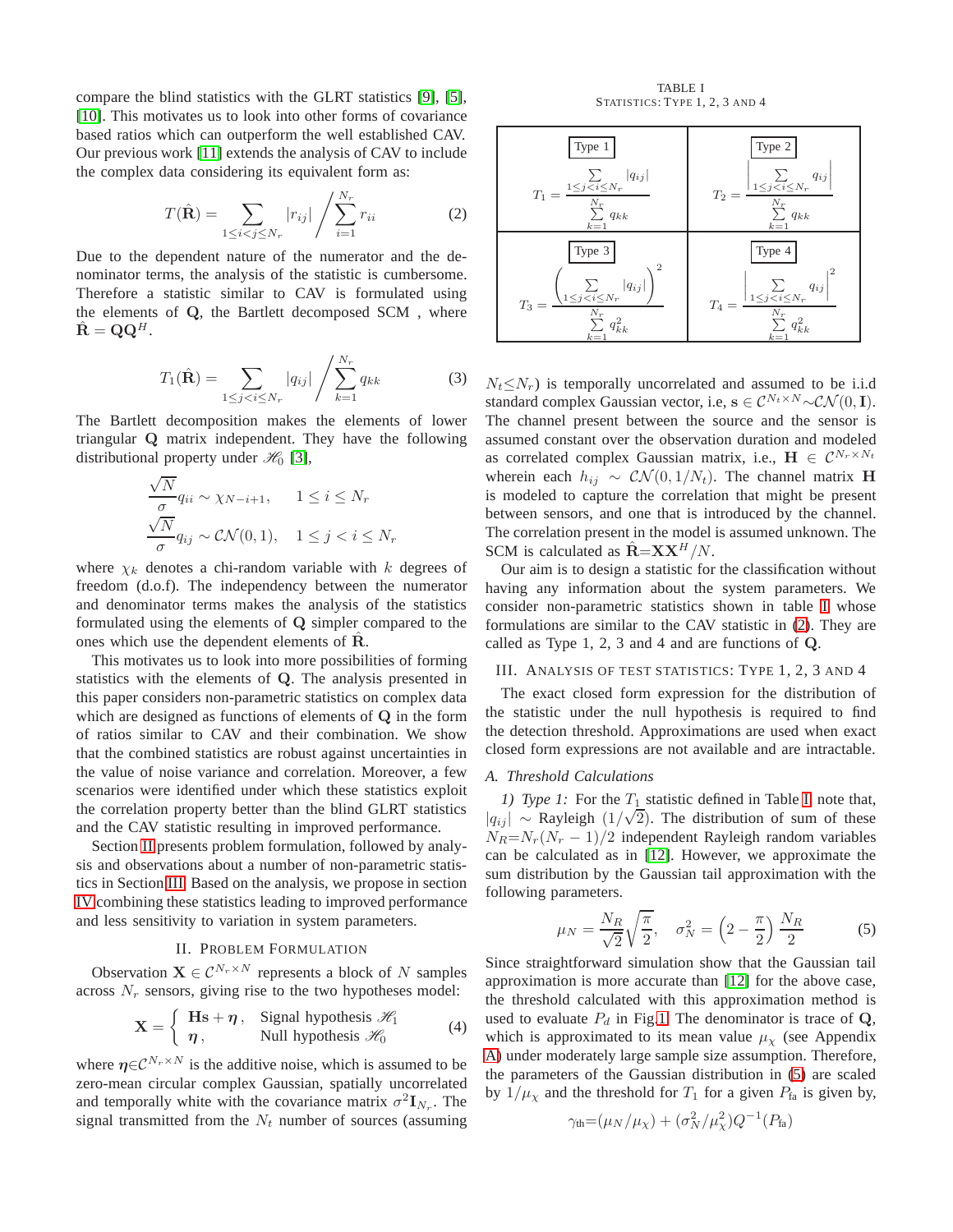Q denotes the tail probability of a Gaussian distribution.

*2) Type 2:* Using similar arguments,  $T_2$  can be shown to be a scaled Rayleigh with parameter  $\sqrt{N_R/2}/\mu_\chi$ . The Rayleigh CDF with this parameter is used to calculate the threshold.

*3) Type 3:* Note that the numerator of  $T_3$  is the square of the numerator of  $T_1$  with approximate distribution given in [\(5\)](#page-1-4). After squaring and scaling with  $1/\sigma_N^2$ , it transforms to non-central  $\chi^2$  with 1 d.o.f and non-centrality parameter  $\delta = (\mu_N / \sigma_N)^2$ . The denominator is  $\chi^2$  with  $d = (N+1)N_r$  –  $N_r(N_r + 1)/2$  d.o.f. When scaled properly the ratio follows  $F_{1,d}(\delta)$  distribution, i.e.,

<span id="page-2-1"></span>
$$
\frac{d}{\sigma_N^2} T_3 \sim \frac{\chi_1^2(\delta)}{\chi_d^2/d} \sim F_{1,d}(\delta)
$$
 (6)

Similar statistic is proposed in [\[13\]](#page-5-12) for the real system model. *4) Type 4:* When the numerator of  $T_4$  is scaled with  $(N_r(N_r-1))^{-1}$ , it follows  $\chi^2$  distribution with 2 d.o.f. The denominator is similar to [\(6\)](#page-2-1). Hence,

$$
\frac{d}{2 N_r (N_r - 1)} T_4 \sim \frac{\chi_2^2 / 2}{\chi_d^2 / d} \sim F_{2,d} \tag{7}
$$

# <span id="page-2-3"></span>*B. Simulation set-up and Observations*

We consider  $N_r=6$  and  $N_t=4$ . [\[14\]](#page-5-13) and [\[6\]](#page-5-5) among others assume large  $N$  ( $N \gg 100$ ), we however assume moderate  $N (N \approx 100)$  similar to [\[5\]](#page-5-4) and [\[15\]](#page-5-14). Since we consider the blind detection problem we assume that the structure of the covariance matrix under the signal hypothesis is not known at the detector. *If the detector were not blind and knows the covariance structure, then the test statistic could be formed to exploit it*. We restrict our focus to the blind detection and impose AR(1) spatial covariance structure [\[16\]](#page-5-15) on the multichannel signal for the simulation purpose (for comparison of different statistics ability to exploit correlation) such that,

$$
\mathbf{X} = \mathbf{P}^{1/2} \tilde{\mathbf{H}} \mathbf{s} + \boldsymbol{\eta}
$$

 $P^{1/2}$ H corresponds to H in [\(4\)](#page-1-5), where elements of H are independent and  $\tilde{h}_{ij} \sim \mathcal{CN}(0, 1/N_t)$ . P captures the correlation present in the system and  $\mathbf{P}^{1/2}$  is its Cholesky decomposition.

$$
\mathbf{P} = \begin{bmatrix} 1 & \rho & \rho^2 & \cdots \\ \rho & 1 & \rho & \cdots \\ \rho^2 & \rho & 1 & \cdots \\ \vdots & \vdots & \vdots & \ddots \end{bmatrix} \text{ and } \mathbf{H} = \mathbf{P}^{1/2} \tilde{\mathbf{H}} \qquad (8)
$$

The average received signal to noise ratio across each sensor is given by,

$$
SNR = \frac{E[\text{tr}(\mathbf{v}\mathbf{v}^H)]}{E[\text{tr}(\boldsymbol{\eta}\boldsymbol{\eta}^H)]}, \text{ where } \mathbf{v} = \mathbf{P}^{\frac{1}{2}}\tilde{\mathbf{H}}\mathbf{s}
$$

For each SNR, the distribution of the statistics  $T_1, T_2, T_3$ and  $T_4$  under the two hypotheses are obtained through 1000 Monte-Carlo realizations. The detection threshold is found using the null distribution of the statistics keeping a fixed constraint on the value of  $P_{fa}$  (=0.1). The performance  $(P_d)$ evaluated using this threshold is denoted as *simulation* whereas  $P_d$  obtained with the thresholds found in section [III-A](#page-1-6) is

denoted as *Approximation* in Fig. [1.](#page-3-0) To verify the accuracy of approximations used in deriving the threshold, the  $P_{fa}$  is calculated using the null distribution of the statistic obtained through Monte-Carlo simulation and plotted along with  $P_d$ .

The calculations in section [III-A](#page-1-6) indicate that the detection thresholds are independent of noise variance and Fig. [1](#page-3-0) verifies the accuracy of these calculations in maintaining  $P_{fa}$  at the preset value 0.1. It also verifies the validity of threshold at sample size  $N = 100$ . In terms of performance we observe from Fig. [1](#page-3-0) that  $T_1$  and  $T_3$  are equivalent and  $T_2$  and  $T_4$ are equivalent. Note that both  $T_2$  and  $T_4$  have cross terms (refer [\(14\)](#page-4-1) in Appendix [B\)](#page-4-1) making them highly sensitive to correlation among streams.

It would be desirable to have the performance independent of the correlation  $\rho$  because correlation  $\rho$  is not known. However, we desire to retain the good features of  $T_1$  (or  $T_3$ ) under low correlation and that of  $T_2$  (or  $T_4$ ) under high correlation. We now propose the combination statistics,  $T_{12} = T_1 + T_2$ and  $T_{34} = T_3 + T_4$  such that in  $T_{12}$  (or  $T_{34}$ ),  $T_1$  (or  $T_3$ ) will dominate under low correlation and  $T_2$  (or  $T_4$ ) will dominate under high correlation.

#### IV. COMBINATION OF STATISTIC

## <span id="page-2-0"></span>*A.* T<sup>12</sup> *statistic*

When the denominator is replaced with the mean value  $\mu_{\chi}$ , the combination statistic effectively has mean and variance (from the similar arguments used in Type 1 and Type 2 threshold calculations) given as,

<span id="page-2-4"></span>
$$
\mu_{12} = \frac{N_R}{\sqrt{2}\mu_\chi} \sqrt{\frac{\pi}{2}} + \frac{\sqrt{N_R \pi}}{2\mu_\chi}, \ \sigma_{12} = \left(2 - \frac{\pi}{2}\right) \frac{N_R}{\mu_\chi^2} \tag{9}
$$

The detection threshold using Gaussian tail approximation is,

$$
\gamma_{\rm th} = \mu_{12} + \sigma_{12} Q^{-1}(P_{\rm fa})
$$

# *B.* T<sup>34</sup> *Statistic*

From [\(6\)](#page-2-1), the scale  $d/\sigma_N^2$  makes  $T_3$  follow  $F_{1,d}(\delta)$ . Since the scaling should be same for both terms,  $T_4$  after scaling is,

<span id="page-2-2"></span>
$$
\frac{d}{\sigma_N^2} T_4 = \frac{\sum_{1 \le j < i \le N_r} q_{ij} \, |^2 / \sigma_N^2}{\sum_{k=1}^{N_r} q_{kk}^2 / d} \tag{10}
$$

The numerator of [\(10\)](#page-2-2) is Rayleigh random variable with parameter  $\sqrt{N_R/2}/\sigma_N$ . When squared, it is distributed as exponential random variable with parameter  $\Delta = 2/(2 - \pi/2)$ which is independent of system parameters  $N_r$  and N. There-fore the ratio in [\(10\)](#page-2-2) is scaled  $F_{2,d}$  distribution with factor  $\Delta$ . Effectively the distribution of scaled  $T_{34}$  is written as sum of two correlated F distributions (central and non-central), i.e.,

$$
\frac{d}{\sigma_N^2} T_{34} \sim F_{1,d}(\delta) + \Delta F_{2,d} \equiv A + B \tag{11}
$$

where  $\equiv$  denotes termwise equivalence. The approximate correlation between the two terms is given in Appendix [B.](#page-4-1) If  $(\mu_A, \sigma_A^2)$  and  $(\mu_B, \sigma_B^2)$  are mean and variance of A and B,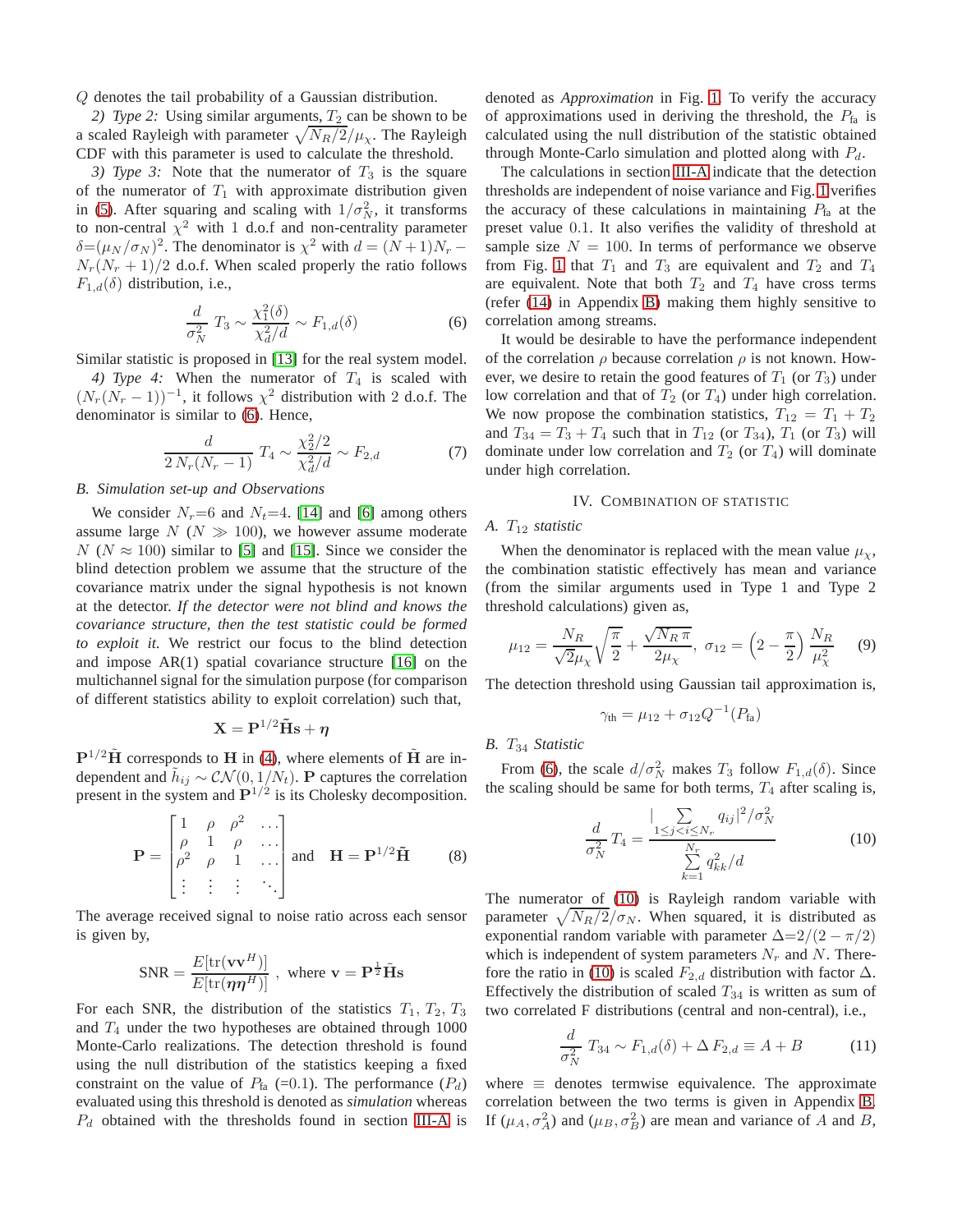<span id="page-3-1"></span>

<span id="page-3-0"></span>Fig. 1.  $P_d$  vs.  $SNR$  for [\(a\)](#page-3-1)  $\rho = 0.3$  and [\(b\)](#page-3-2)  $\rho = 0.7$ 

the  $\gamma_{\text{th}}$  can be calculated using Gaussian tail approximation, i.e.,

$$
\gamma_{\text{th}} = \mu_{34} + \sigma_{34} Q^{-1} (P_{\text{fa}})
$$
 (12)

where  $\mu_{34} = \mu_A + \mu_B$  and  $\sigma_{34}^2 = \sigma_A^2 + \sigma_B^2 + 2\rho_{AB} \sigma_A \sigma_B$ .

# V. SIMULATION RESULTS AND DISCUSSION

We compare the performance of  $T_{12}$  and  $T_{34}$  with the CAV statistic and blind GLRT statistics, such as coherence ratio test and sphericity test. Also, we consider reduced sphericity test and RLRT which assume complete knowledge about the parameters  $N_t$  and  $\sigma^2$  respectively. This will enable us to know the loss in performance of the blind statistics for not knowing these parameters. Also, we analyse the sensitivity of the statistics to variation in system parameters at very low SNR  $(-10$  dB). The RLRT statistic is omitted in sensitivity comparison because it is less sensitive to variation in  $\rho$  and  $N_t$ . The simulation set-up is similar to [III-B](#page-2-3) and chosen system parameters are indicated in each figure.

# *A.* P<sup>d</sup> *vs.* SNR

The performance of the statistics at different SNR under low correlation ( $\rho = 0.3$ ) and high correlation ( $\rho = 0.7$ ) is plotted in Fig. [2\(a\)](#page-4-2) and [2\(b\).](#page-4-3) We observe that the performance of the  $T_{34}$  statistic is equivalent to the coherence ratio statistic (blind GLRT statistic) under low correlation and has a better performance compared to blind GLRT statistics under high correlation.  $T_{12}$  is advantageous compared to  $T_{34}$  under high correlation, however, performs poorly under low correlation. The complete knowledge about the noise variance makes the RLRT statistic perform better than blind statistics. The loss in performance due to lack of knowledge about the noise variance is significant under low correlation. Under high correlation the combination statistics reduce this loss by exploiting the spatial correlation. Moreover, the combination statistics exploit the correlation property better than the CAV statistic.

The overshoot in  $P_{fa}$  indicates the effect of underestimation of the threshold. It is because the variance in [\(9\)](#page-2-4) is calculated neglecting the correlation between  $T_1$  and  $T_2$ . The Gaussian

<span id="page-3-2"></span>

<span id="page-3-3"></span>Fig. 3.  $P_d$  vs.  $\rho$  for  $N_t = 1$  and  $N_t = 4$ 

tail approximation is accurate for the  $T_{34}$  statistic. It verifies the validity of threshold under low sample sizes ( $N = 100$ ) and also the robustness against the uncertainty in the value of noise variance.

#### *B. Correlation among streams (*ρ*)*

It is expected that the detection performance should increase due to deviation in the observation's spherical structure as correlation among streams increases. The Fig. [3](#page-3-3) depicts the effect of variation in the value of correlation on the performance of the statistics for a fixed number of sources in the system. If there are more than one source  $(N_t>1)$ , increase in correlation improves the performance of  $T_{12}$  and  $T_{34}$  statistic and this improvement is significant compared to the blind GLRT statistics. This shows that the combination statistics exploit the correlation property better than the blind GLRT statistics. However, when there exists only a single source  $(N_t=1, \text{ rank-1 channel})$ , the correlation among channels in worse conditions results in decrease in performance  $(P_d)$  with increase in correlation  $\rho$ . The combination statistics  $T_{12}$  and  $T_{34}$  perform poorly under this condition.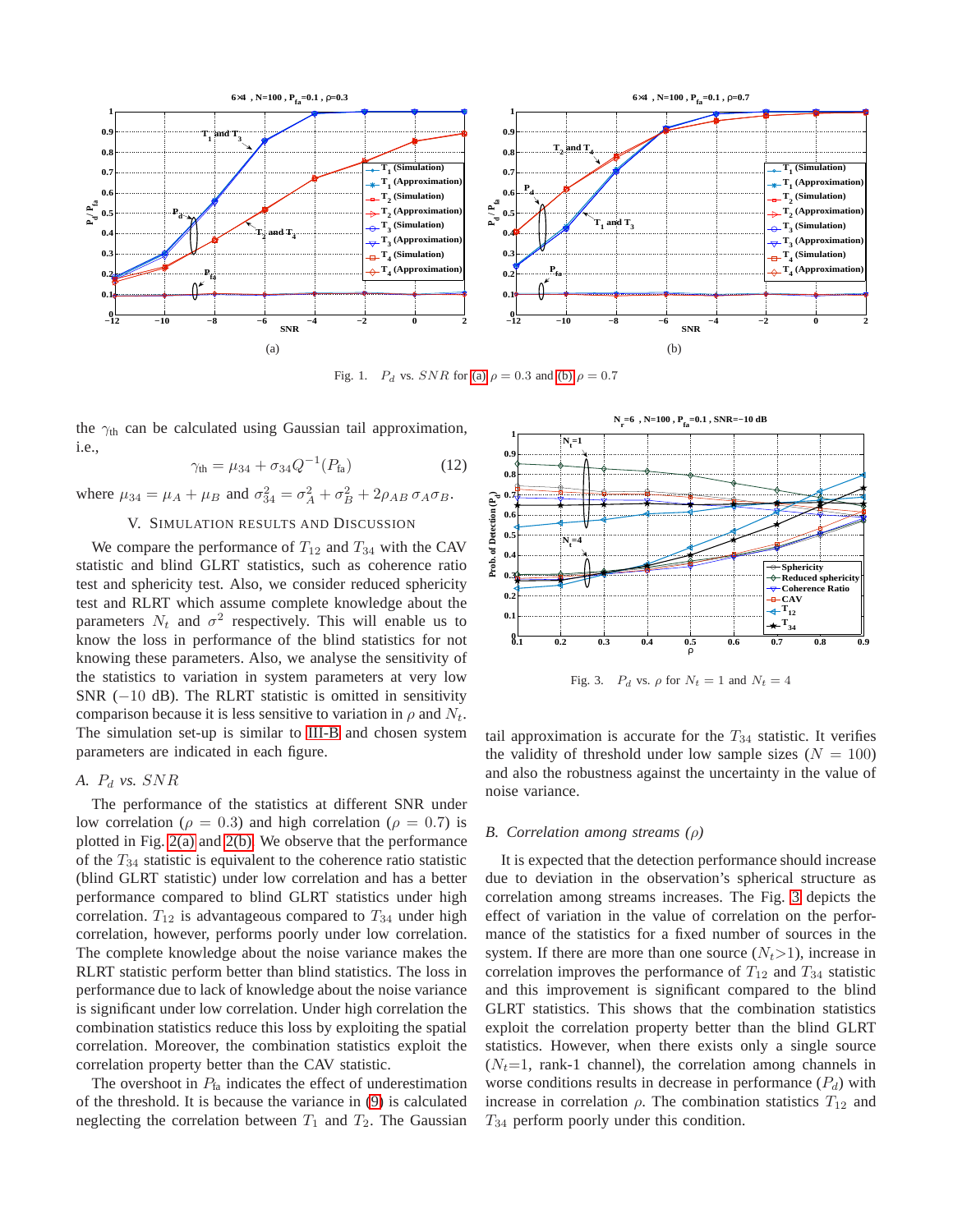<span id="page-4-2"></span>

Fig. 2.  $P_d$  vs  $SNR$  for [\(a\)](#page-4-2)  $\rho = 0.3$  and [\(b\)](#page-4-3)  $\rho = 0.7$ 

## *C. Number of sources*  $(N_t)$

The performance of the statistics  $(P_d)$  decreases with increase in the number of sources [\[17\]](#page-5-16). This is due to the alignment of dominant right singular vectors of the channel in the statistical direction of the transmit covariance matrix, which is well known in MIMO literature by the name *channel hardening effect* [\[18\]](#page-5-17).

The effect of variation in the number of sources on the performance of the statistics under low and high correlation is plotted in Fig. [4\(a\).](#page-5-18) Under low correlation  $T_{12}$  performs poorer than the blind GLRT statistics, however, it outperform all the other statistics (including  $T_{34}$ ) under high correlation. The performance  $T_{34}$  statistic is equivalent to blind GLRT statistics under low correlation and performs better than blind GLRT statistics under high correlation. The combination statistics are almost invariant to variation in  $N_t$  under high correlation.

# *D. Sample size (*N*)*

The performance with variation in sample size  $(N)$  fixing the other two parameters  $N_t$  and  $\rho$  is plotted in Fig. [4\(b\).](#page-5-19) As expected, the detection probability for all the statistics approaches 1 as the sample size increases. The  $T_{12}$  and  $T_{34}$ statistics perform better than blind GLRT statistics under high correlation for all sample sizes. When low correlation scenario is considered  $T_{12}$  performs poorer than GLRT statistics, however, T<sup>34</sup> statistic is equivalent to the blind GLRT statistics. Therefore,  $T_{34}$  is the best choice if the statistic has to perform equally well under both high and low correlation scenario.

## VI. CONCLUSION

The performance improvement for the considered multichannel detection problem, compared to sensitive and asymptotically optimal GLRT statistics, is achieved through combining the non-parametric statistics. The threshold calculations verifies the independent nature of the detection thresholds on the value of noise variance making the statistics robust to uncertainty in them. The Monte-Carlo simulation verifies it and also validates the approximation techniques used.

<span id="page-4-3"></span>Under high correlation the proposed combination statistics have better performance compared to blind GLRT statistics and the CAV statistic from which all the designed statistics are motivated. Also, they are insensitive to variation in  $N_t$ and have better performance at low sample sizes. Under low correlation, the performance of  $T_{34}$  is equivalent to blind GLRT statistics, however, performance of  $T_{12}$  is poorer than blind GLRT statistics. Therefore, if the statistic has to be chosen independent of correlation,  $T_{34}$  would be a better choice. The only scenario where the combination statistics fail is when there exists only a single source  $(N_t=1)$  in the system. In such scenario, both  $T_{12}$  and  $T_{34}$  perform worse compared to blind GLRT statistics and CAV statistic. Extending the analysis to more general correlation model opens up many possibilities for future work.

# **APPENDIX**

#### <span id="page-4-0"></span>*A. Approximation for the trace of* Q

When k is large, the mean of  $\chi_k$  random variable is,

$$
\mu = \sqrt{2} \frac{\Gamma((k+1)/2)}{\Gamma(k/2)} \approx \sqrt{k} \left( 1 - \frac{1}{4k} \right)
$$

The variance of  $\chi_k$  random variable,  $(k - \mu^2)$  is far less compared to its mean  $\mu$  when k is moderately large. This is shown here.

$$
\frac{k-\mu^2}{\mu} \approx \frac{k-k(1-\frac{1}{4k})^2}{\mu} \approx \frac{1}{2\mu} \ll 1
$$

Hence, the trace of  $Q$  is replaced with its mean given by,

$$
\mu_{\chi} = E\left(\sum_{k=1}^{N_r} q_{kk}\right) = \sqrt{2} \sum_{i=1}^{N_r} \frac{\Gamma(\frac{N-i+2}{2})}{\Gamma(\frac{N-i+1}{2})} \tag{13}
$$

# <span id="page-4-1"></span>*B. Approximate correlation coefficient*

 $q_{12}, q_{13} \ldots q_{1N_r}, q_{23}, q_{24} \ldots q_{N_r-1 N_r}$  be represented as  $a_1 + jb_1$ ,  $a_2 + jb_2 \ldots a_{N_R} + jb_{N_R}$ . Note that they are all